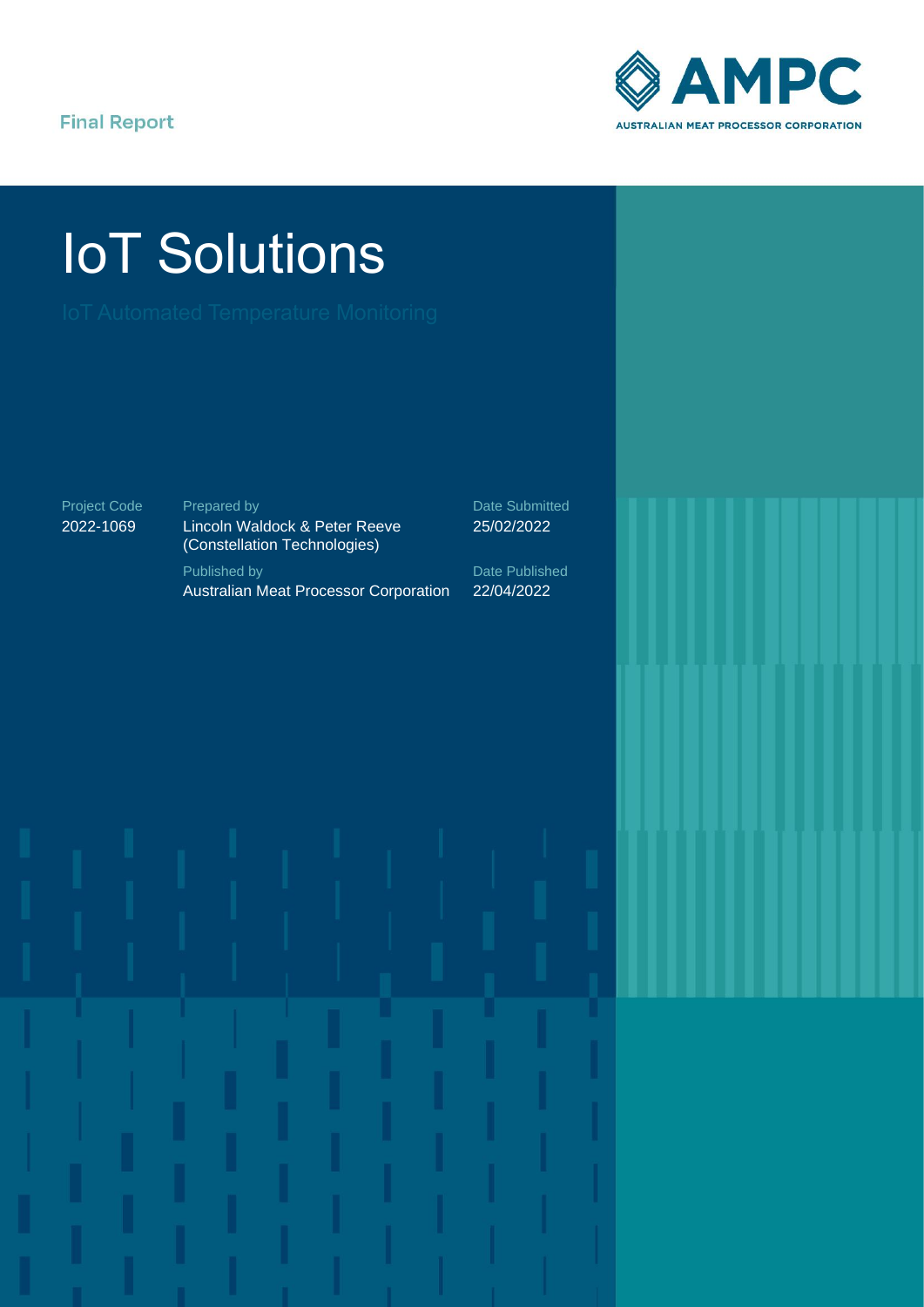### <span id="page-1-0"></span>**Contents**

|     | <b>Contents</b>                                                                          | $\overline{2}$          |
|-----|------------------------------------------------------------------------------------------|-------------------------|
| 1.0 | <b>Executive Summary</b>                                                                 | $\mathbf{3}$            |
| 2.0 | <b>Introduction</b>                                                                      | $\mathbf{3}$            |
| 3.0 | <b>Project Objectives</b>                                                                | $\overline{\mathbf{3}}$ |
| 4.0 | <b>Methodology</b>                                                                       | 4                       |
| 5.0 | <b>Project Outcomes</b>                                                                  | 4                       |
| 6.0 | <b>Discussion</b>                                                                        | 5                       |
| 7.0 | <b>Conclusions / Recommendations</b>                                                     | 5                       |
| 8.0 | <b>Appendices</b>                                                                        | $6\phantom{1}6$         |
| 8.1 | <b>IoT Enclosure Design</b>                                                              | $6\phantom{1}6$         |
| 8.2 | <b>IoT Network Design</b>                                                                | $6\phantom{1}6$         |
| 8.3 | Photo of Installed IoT Device Photo and Food Grade Meat Probe Within the Holding Chiller | $\overline{7}$          |
| 8.4 | <b>Example Images from CT1 Cloud Platform</b>                                            | $\overline{7}$          |
| 8.5 | Photo of Insertable Food Grade Meat Probe                                                | 8                       |
| 8.6 | <b>ROI Calculations</b>                                                                  | 8                       |

**Disclaimer** The information contained within this publication has been prepared by a third party commissioned by Australian Meat Processor Corporation Ltd (AMPC). It does not necessarily reflect the opinion or position of AMPC. Care is taken to ensure the accuracy of the information contained in this publication. However, AMPC cannot accept responsibility for the accuracy or completeness of the information or opinions contained in this publication, nor does it endorse or adopt the information contained in this report.

No part of this work may be reproduced, copied, published, communicated or adapted in any form or by any means (electronic or otherwise) without the express written permission of Australian Meat Processor Corporation Ltd. All rights are expressly reserved. Requests for further authorisation should be directed to the Executive Chairman, AMPC, Suite 2, Level 6, 99 Walker Street North Sydney NSW.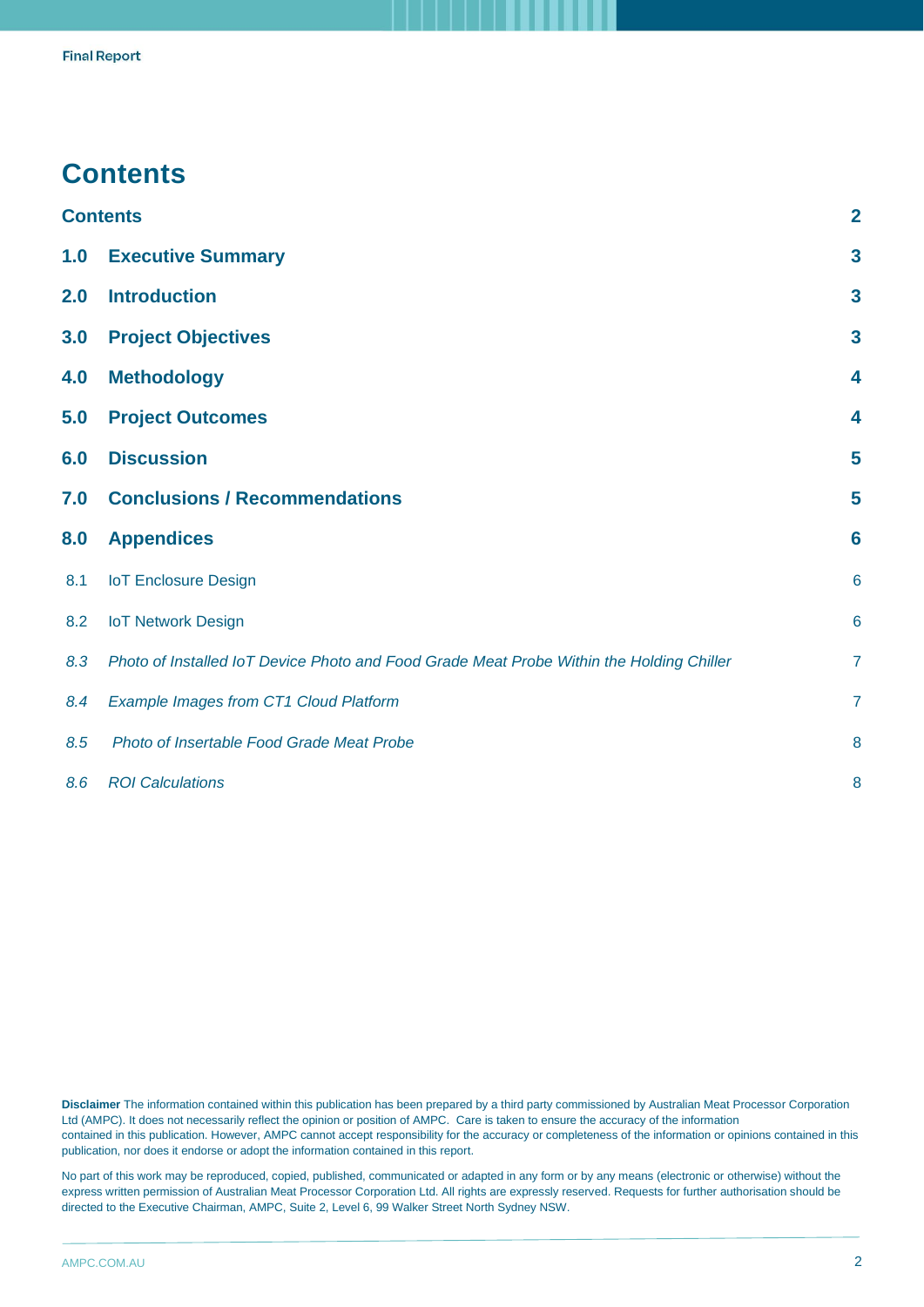## <span id="page-2-0"></span>**1.0 Executive Summary**

To achieve JBB's vision, JBB are undergoing an entire company wide innovation program to debottleneck the process (from livestock receivals to cartons leaving the facility), reduce waste leaving the site (including being more resource/services efficient), and to change the nature of the work to both reduce the per head/hour labour requirement (as a KPI) and ensure that those resulting jobs are designed in a way to be open to both a wider physical stature workforce and hours of operations that suit varying employment demographics within the labour draw pool.

# <span id="page-2-1"></span>**2.0 Introduction**

This project was developed to understand the suitability of IoT solutions to enhance operations and reduce costs through near real-time automated ambient temperature monitoring of critical control points, providing the ability to visualise and monitor room temperatures via a web browser and mobile application, as well as, provide alerts and alarms in the event of a temperature breach. The IP rated enclosure unit supplied to form part of this solution included an IP67 M8 socket to facilitate connection with an external stainless steel insertable meat probe, used to monitor muscle cool down over a defined time period for quality control purposes. The IoT platform provides the ability to visualise live and historical data, provide automated HACCP and refrigeration index reports, and continuous storage of temperature data over the period of the subscription.

The solution also offers the ability to digitise paper processes, such as corrective actions taken in the event of a temperature breach. All actions recorded within the platform and application can be downloaded to form part of the overall compliance report.

# <span id="page-2-2"></span>**3.0 Project Objectives**

The objective was to provide a robust IoT solution that will allow JBB to maintain and monitor (via a web browser and mobile app) critical control points within the plant, and provide configurable alerts and notifications in the event of a temperature breach within the chosen areas. Muscle cool down to be monitored over a defined time period for quality control purposes via a quick connect insertable meat probe. Data collected from the monitoring points is to be stored within a cloud platform to provide manual and automated temperature reports to meet regulatory requirements.

The project trials will include:

- Beef and Bacon Boning room Critical temperature control point monitoring.
- Holding chiller Critical temperature control point monitoring.
- Quality Control Utilising Insertable Food Grade Meat Probe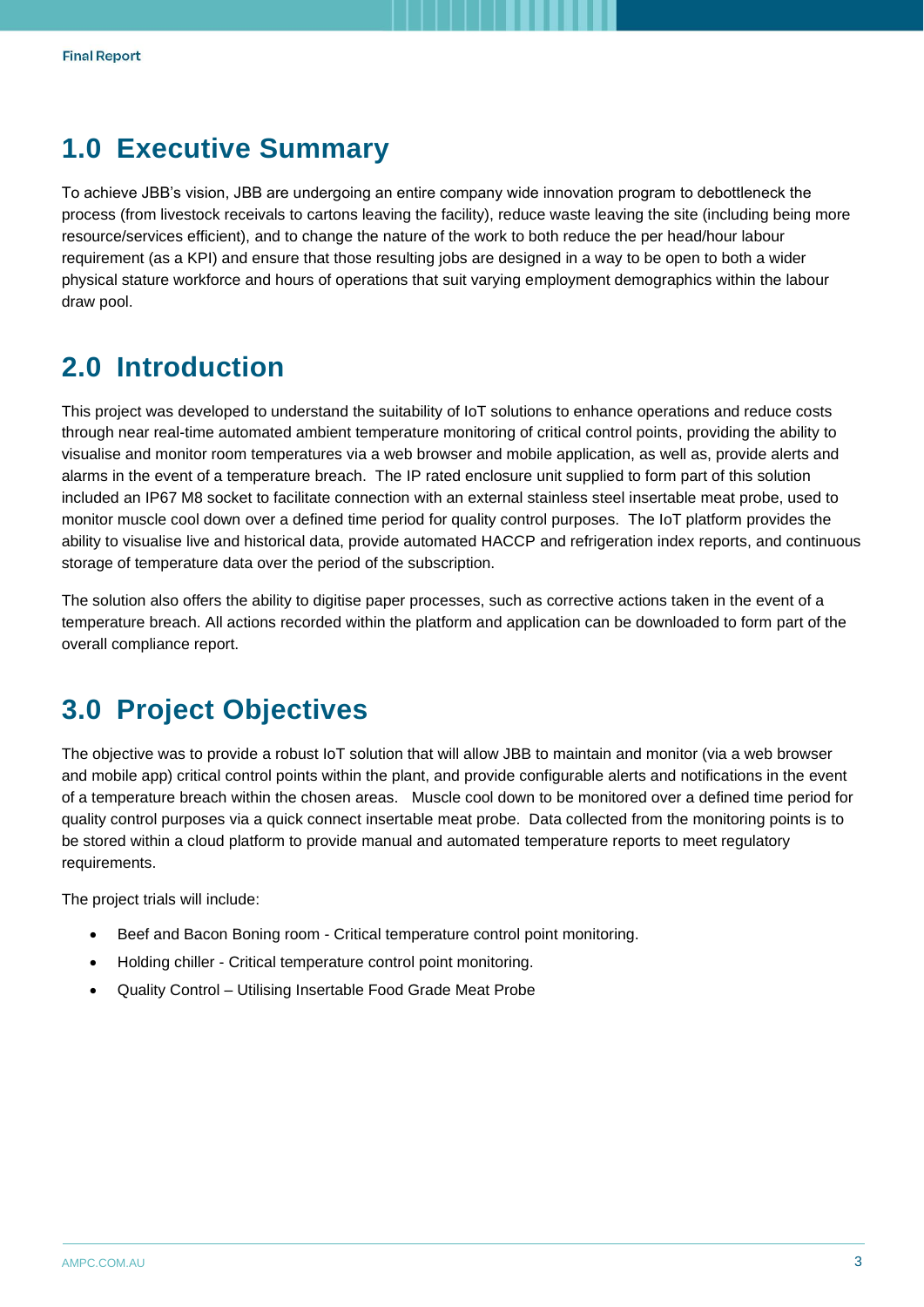## <span id="page-3-0"></span>**4.0 Methodology**

Constellation Technologies (CT1) engaged with client to understand their monitoring requirements and the environment in which the technology was to be installed within.

Based off those requirements we researched for a suitable enclosure to ensure extra mechanical protection to the IP67 rated IoT device, in allowance for high pressure washdown procedures, and the use of caustic-based cleaning chemicals. This also provided an area to install an IP67 M8 socket to allow for quick and simple connection of the external stainless steel meat probe. Appropriate ventilation glanding was allowed to reduce condensation build up within the internal parts of the enclosure *(Refer to Appendix A IoT Enclosure Design).*

Due to poor cellular network connectivity at site, we selected the use of LoRaWAN, low powered IoT wide area network technology that transmits over unlicensed frequency bands. The IoT devices connect to the LoRa gateway which was installed onto the company network, facilitating data transfer back to the cloud *(Refer to Appendix A IoT Network Design).*

CT1 then purchased a sample of the enclosure for installation and bench testing of the IoT solution, prior to project release.

The project was managed using agile methodology, and consisted of the following key deliverables:

- Finalising requirements including accepting criteria and final deployment checklist.
- List and procure all raw materials, components.
- Assembly of components including, food grade enclosure, meat probe, integrated with existing CT1 Gen3 IoT device.
- Integration testing with CT1 cloud, enclosure IP testing using jet spray, communications network testing at Jimbour beef to identify Telstra or Vodafone network signal strength.
- Ship to Jimbour for self-install
- Assist Jimbour with online support, provide application access, mobile access, setup users, alerts, notifications and report.

# <span id="page-3-1"></span>**5.0 Project Outcomes**

- Since the solution has been installed it has removed the need for manual temperature monitoring of the operation, increasing efficiency and reducing labour costs.
- Provided continuous temperature recording and reporting via the cloud platform dashboards and mobile application, including the ability to review time-based trending.
- Utilising conditional based alerts and alarms; the client can have confidence that temperatures are being maintained within the operation without the consistent need for manual temperature checks.
- Easily monitor near real-time muscle cool down temperature to ensure quality of product, and record temperature data without the need to recover the information from a data logger to a PC or third-party device.
- Automated HACCP reports via email, including refrigeration index report to key staff members.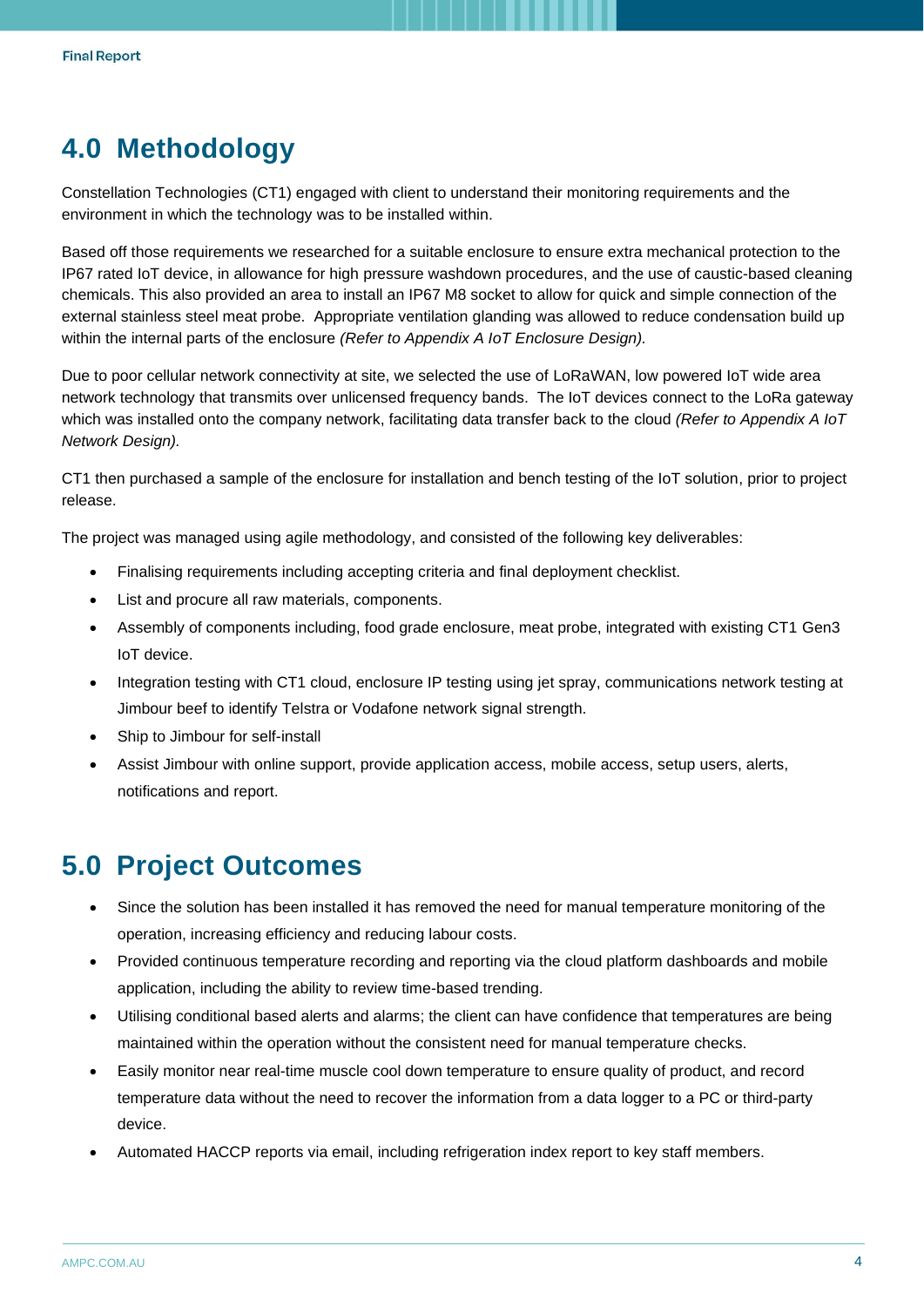## <span id="page-4-0"></span>**6.0 Discussion**

The project team approached known IoT specialists Constellation Technologies ASX:CT1 to review opportunities to assist with temperature monitoring applications. The initial report was developed by Foodability Co around Brownfield Micro Bovine Boning Room designs.

This Industry 4.0 project stood out as excellent opportunity for the inclusion of IoT technologies within plant operations, due to its low capital cost and operating overhead, with all functions being monitored by a cloud-based platform.

The current practice of manually checking temperatures throughout the plant and keeping records for QA purposes is time and labour intensive. Further to this, the ability to improve monitoring and recording of muscle cool down temperatures during the chilling process will help improve safety outcomes, and timing of product for dispatch.

Now the system is installed and functioning there are potential opportunities to explore and build on the technology foundation, to provide compressor control applications within the facility, with the potential to deliver low-cost automation of carcass chiller set points to reduce energy consumption and carcass shrinkage during the cool down process.

## <span id="page-4-1"></span>**7.0 Conclusions / Recommendations**

The application of IoT temperature monitoring solutions within the plant has been a significant success.

The hardware device enclosures were simple to install and did not require external power, due the long-life reachable batteries provided within the Gen3 IoT devices *(Refer to Appendix A Photo of Installed IoT Device and Food Grade Meat Probe Within the Holding Chiller).*

The IoT temperature monitoring solution automatically sends sample data to the cloud platform every 15mins, which has removed the need to perform manual temperature checks. This near real-time continuous monitoring solution has seen a cost benefit in the reduction of labour hours typically required to undertake this task.

The CT cloud platform provides JBB both a simple and convenient way to monitor all application temperatures and trends via the web dashboards or mobile application (supports both iOS and Android), within the installed process rooms *(Refer to Appendix A Example Images from CT1 Cloud Platform)*.

Parameter based alarms customised to meet the operational needs offer assurance that temperatures within both process areas are being maintained within their desired range, and if not, there is immediate notification by SMS and email so that corrective actions can be instantly taken to resolve any issues.

The external meat probe option which can be quick connected/disconnected as required to the enclosure and Gen3 IoT device provides a convenient and efficient way to visualise and report on muscle cool down temperatures to ensure safety and quality of the product *(Refer to Appendix A Photo of Insertable Food Grade Meat Probe).* 

This inclusion has negated the need to use a data logger to manually collect temperature data for download to generate the report required for the refrigeration index.

This has not only improved quality and safety outcomes, but added operational efficiencies in the way that temperature data is collected, including improvement in the timing and dispatch of product.

Compliance reporting has been simplified through email automation for both HACCP and refrigeration index reports.

Finally, the return on investment (ROI) based on actuals has seen a positive return of 32% savings on operating costs for manual temperature monitoring within year 1, and 86% year two *(Refer to Appendix A ROI Calculations).*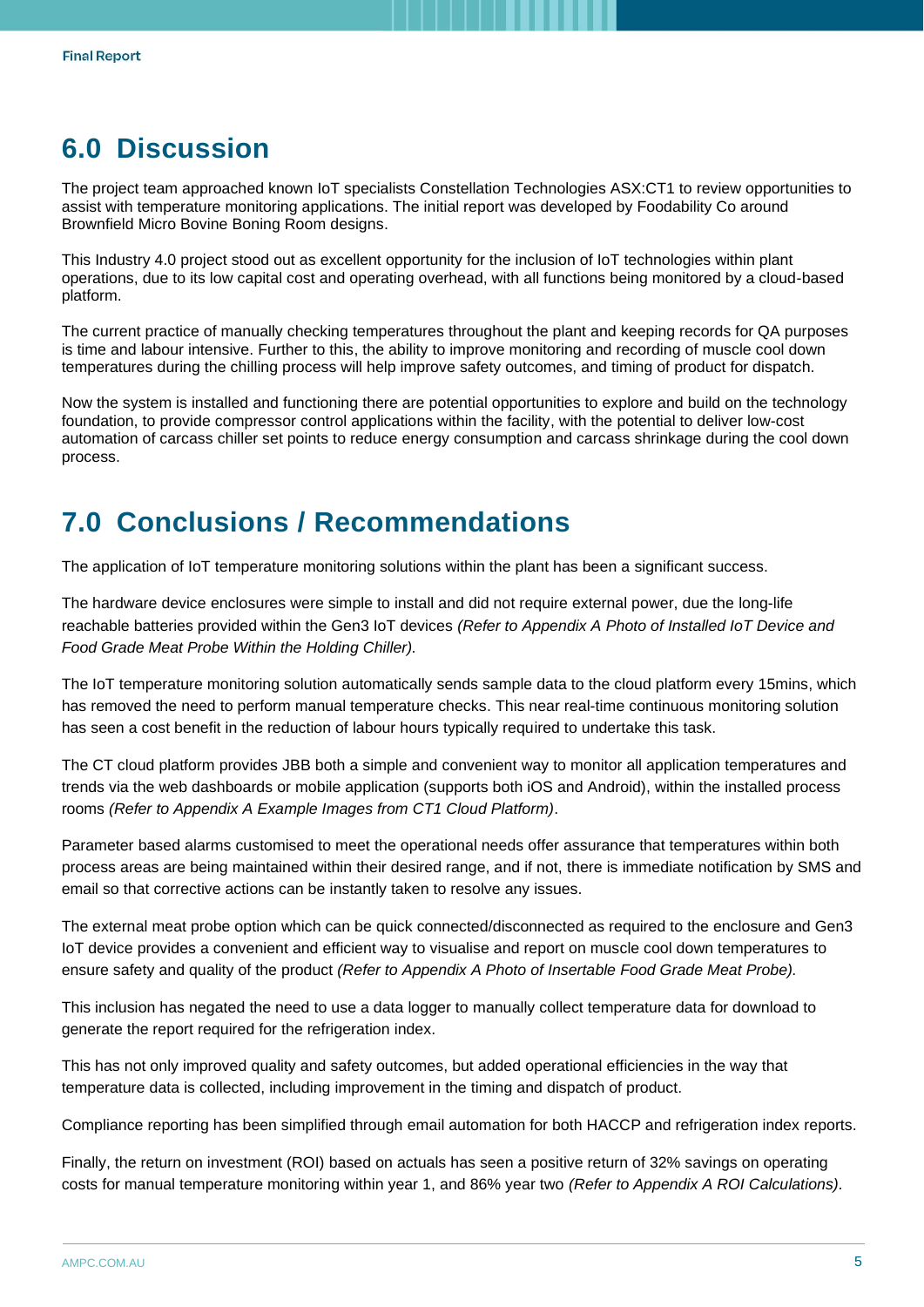These IoT applications will not only provide increases in efficiency and decreases in overall operating cost for JBB, but they can be applied to a wide number of MSBR and abattoirs across the Australian meat industry.

## <span id="page-5-1"></span><span id="page-5-0"></span>**8.0 Appendices**

#### **8.1 IoT Enclosure Design**



#### **8.2 IoT Network Design**

<span id="page-5-2"></span>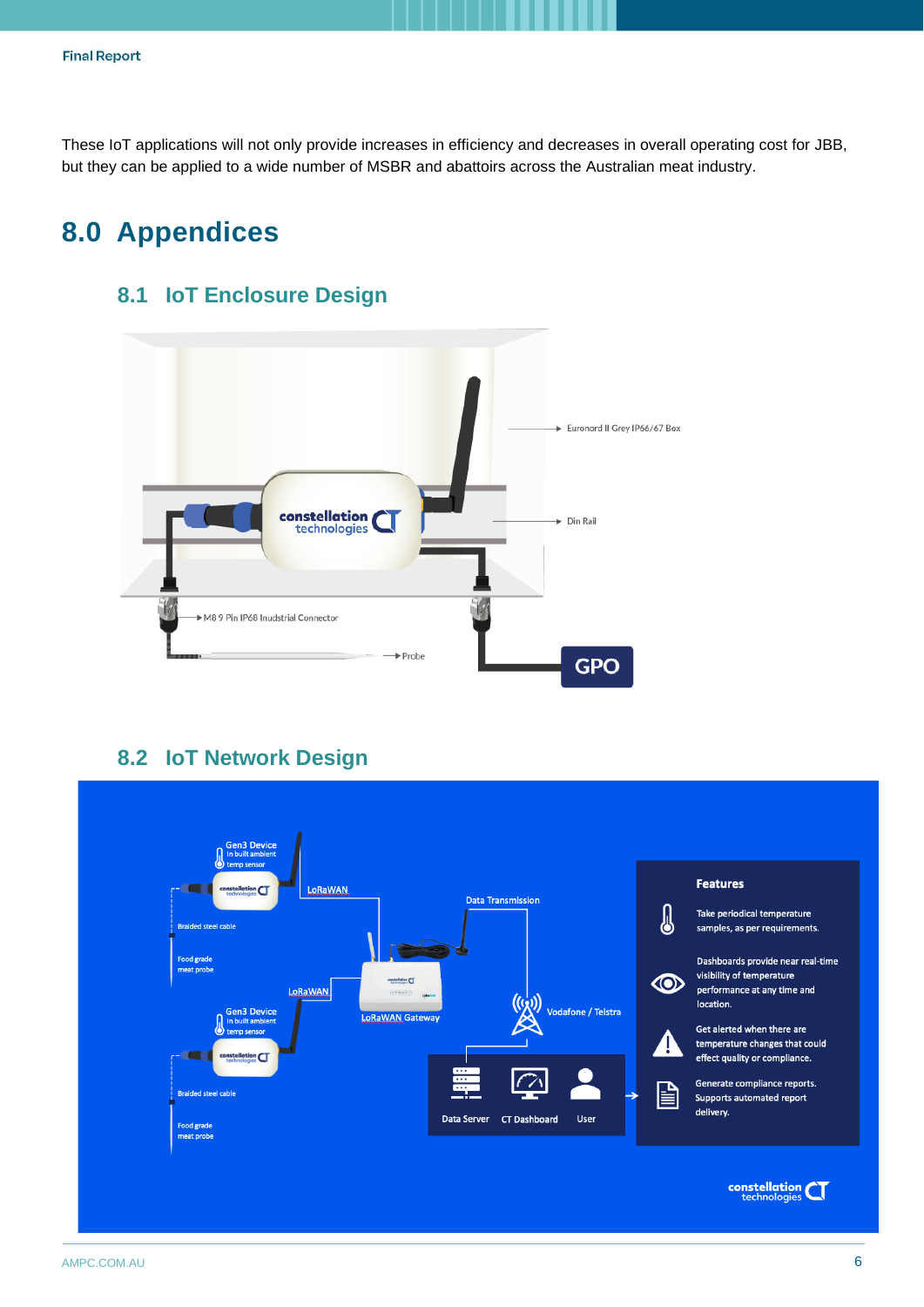#### <span id="page-6-0"></span>*8.3 Photo of Installed IoT Device Photo and Food Grade Meat Probe Within the Holding Chiller*



#### <span id="page-6-1"></span>*8.4 Example Images from CT1 Cloud Platform*



Overall asset view dashboard. Simple traffic light-based system allows for simplistic view of the room or assets temperature status.



Drill down and view temperature trends of each asset or room.